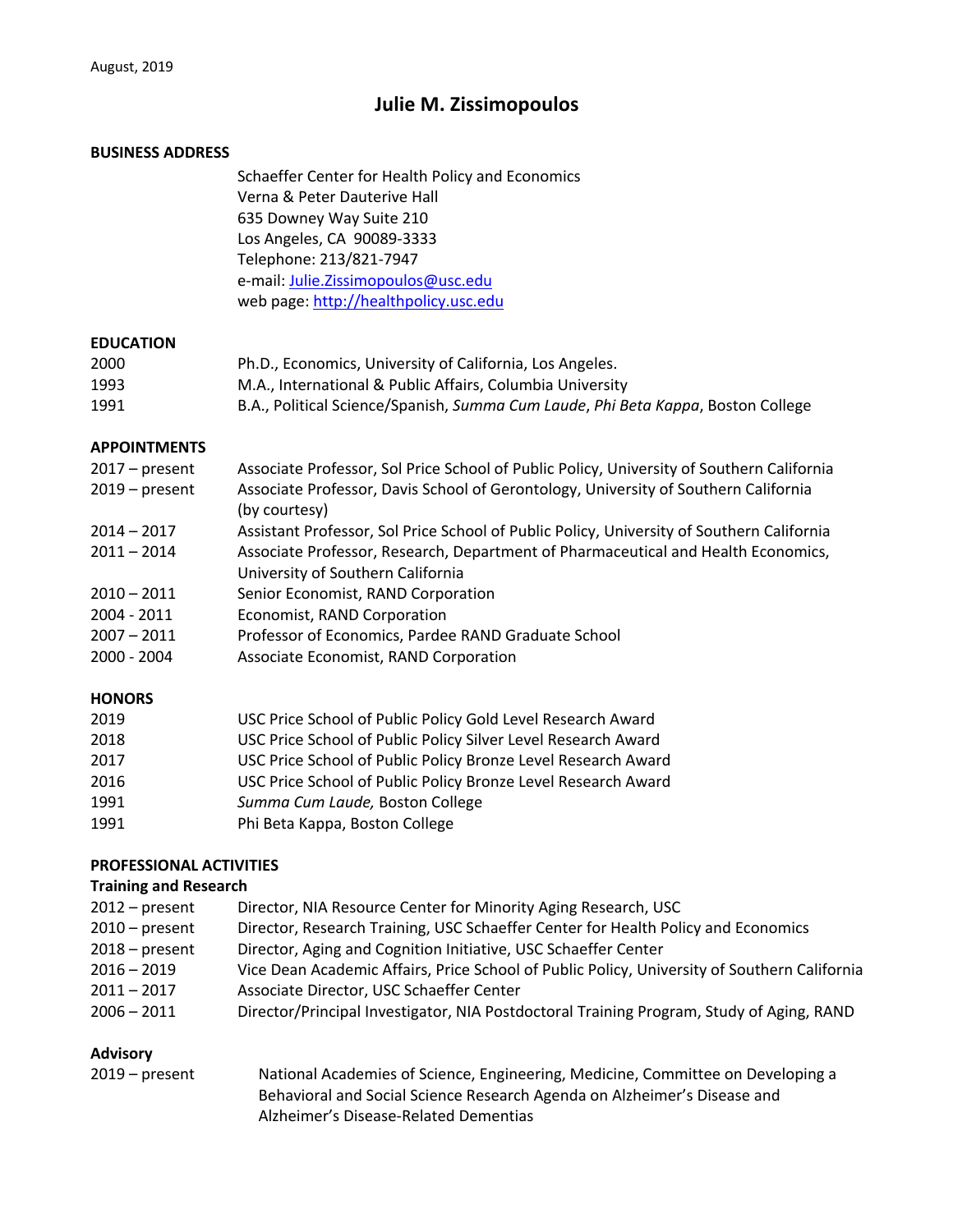- 2017 present USC Center on Elder Mistreatment
- 2017 present Aging Society Network
- 2016 present USC Center for Social Innovation
- 2015 present Sloan Research Network on Aging and Work
- 2002 present Michigan Retirement Research Center
- 2012 2017 MacArthur Foundation Research Network on an Aging Society

### **Review Panels and Editorial Boards**

| $2019$ – present | Deputy Editor, Demography                                             |
|------------------|-----------------------------------------------------------------------|
| 2018 - present   | NIH Review Panels (SSPB, CLHP, HDM)                                   |
| $2016 - 2018$    | <b>Guest Editor Journal of Policy Analysis and Management</b>         |
| 2016             | SC CTSI Clinical and Community Review Committee                       |
| 2016             | NIA Special Emphasis Panel ZAG1 ZIJ-1 (J1)                            |
| $2013$ – present | NIH/NIA Social Science and Population Studies Section Ad hoc Reviewer |
| $2013$ – present | <b>National Science Foundation</b>                                    |
| $2011$ – present | Alfred P. Sloan Foundation                                            |
|                  |                                                                       |

# **Teaching**

| 2015- present    | <b>Multivariate Statistical Analysis</b>         |
|------------------|--------------------------------------------------|
| $2017$ – present | Statistics for Policy, Planning, and Development |
| 2014 – 2015      | <b>Methods for Equity Analysis</b>               |
| $2007 - 2010$    | <b>Economics of Aging</b>                        |

### **PUBLICATIONS**

**\***current or former predoctoral or postdoctoral trainees

### **Journals**

- 1. Thunell\* J., P. Ferido\*, J. Zisismopoulos (forthcoming), "Measuring Alzheimer's Disease and Other Dementias in Diverse Populations Using Medicare Claims Data," *Journal of Alzheimer's Disease.*
- 2. Drabo\*, E., D. Barthold\*, G. Joyce, P. Ferido\*, H. Chui, J. Zissimopoulos (forthcoming), "Longitudinal Analysis of Dementia Diagnosis and Specialty Care Among Racially Diverse Medicare Beneficiaries," *Alzheimer's and Dementia.*
- 3. Zissimopoulos, J., J. Thunell, S. Mudrazija (forthcoming), "Parental Income and Wealth Loss and Transfers to their Young Adult Children," *Journal of Family and Economic Issues.*
- 4. Chen\*, Y., B. Tysinger, E. Crimmins, J. Zissimopoulos (2019), "Analysis of Dementia in the U.S. Population using Medicare Claims: Insights from Linked Survey and Administrative Claims Data," *Alzheimer's and Dementia Translational Research and Clinical Interventions* 5: 197-207.
- 5. Chen\*, C., J.Lim, N. Chia, L. Wang, B. Tysinger, J. Zissimopoulos et al. (2019), "The Long-term Impact of Functional Disability on Hospitalization Spending in Singapore." *Journal of the Economics of Ageing* 14: 1-9.
- 6. Joyce G., L. Henkhaus, L. Gascue, J. Zissimopoulos (2018), "Generic Drug Price Hikes and Patient Out-of-Pocket Costs for Medicare Beneficiaries." *Health Affairs* 37(10): 1578-1586. *https://doi.org/10.1377/hlthaff.2018.0628.*
- 7. Barthold \*D, Joyce G, Wharton W, Kehoe P, Zissimopoulos J (2018) The association of multiple antihypertensive medication classes with Alzheimer's disease incidence across sex, race, and ethnicity. PLoS ONE 13(11): e0206705. https://doi. org/10.1371/journal.pone.0206705.
- 8. Chen \*C., and J. Zissimopoulos (2018), "Racial and ethnic disparities in dementia prevalence and risk factors from 2000 to 2012 in the United States," *Alzheimer's and Dementia Translational Research 4: 510- 520.* https://doi.org/10.1016/j.trci.2018.8.009*.*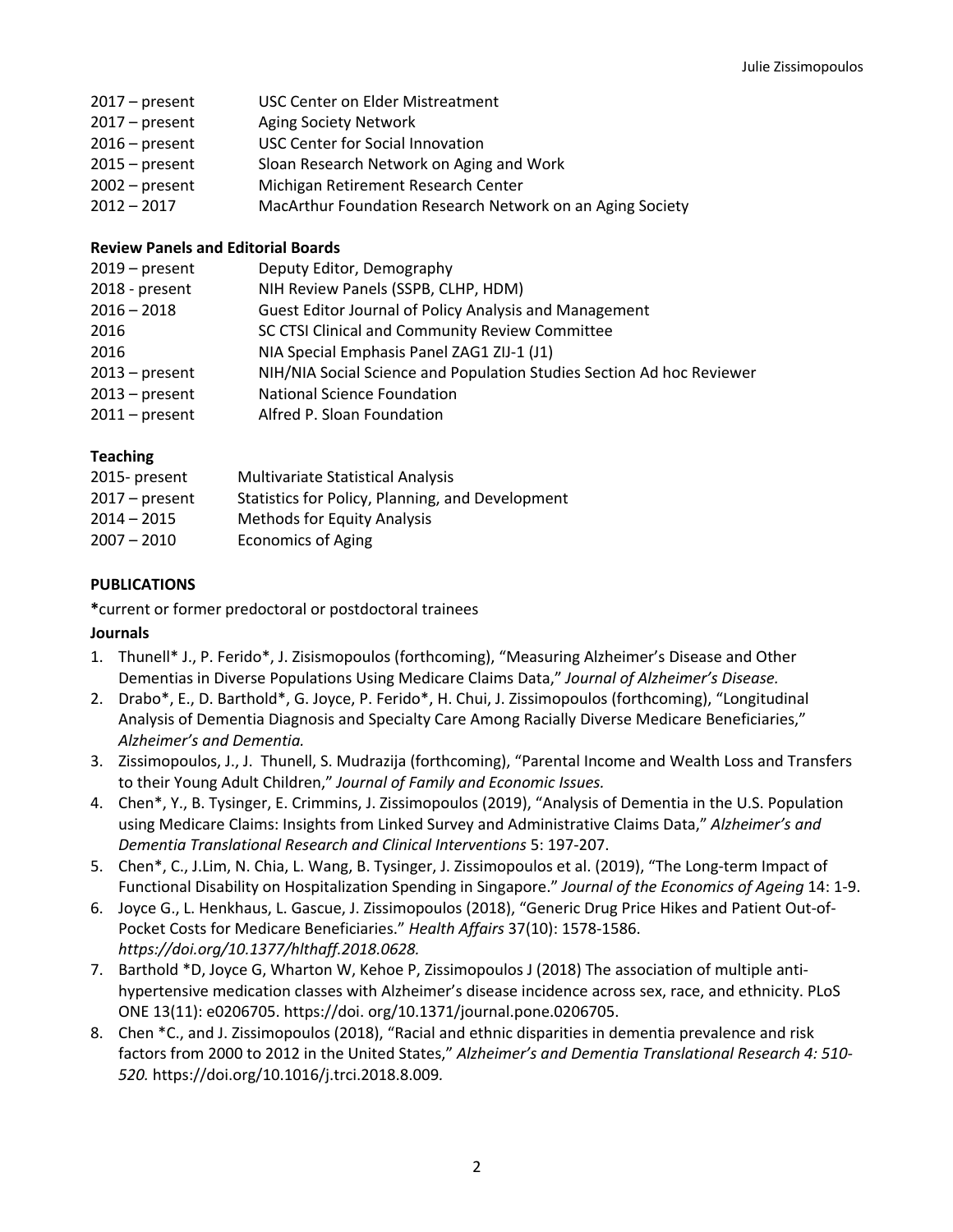- 9. Meyers, D., G. Painter, J. Zissimopoulos, H. Lee, J. Thunell\*, (2018), *"*Simulating the Change in Young Adult Homeownership through 2035: Effects of Growing Diversity and Rising Educational Attainment,*" Housing Policy Debate,* 20:1, 126-142, *https://doi.org/10.1080/10511482.2018.1452045.*
- 10. Chen\* C., D.P. Goldman, J. Zissimopoulos, J. Rowe and Research Network on an Aging Society (2018). "A Multi-dimensional Comparison of Countries' Adaptation to Societal Aging," *Proceedings of the National Academy of Sciences Aug 2018, 201806260;* DOI:10.1073/pnas.1806260115.
- 11. Lee\*, H., Myers, D., Painter, G., Thunell\*, J., & Zissimopoulos, J. (2018). The role of parental financial assistance in the transition to homeownership by young adults. *Journal of Housing Economics*. doi:https://doi.org/10.1016/j.jhe.2018.08.002
- 12. Zissimopoulos, Julie, B. Tysinger, P. StClair, E. Crimmins (2018), "The Impact of Changes in Population Health and Mortality on Future Prevalence of Alzheimer's Disease and Other Dementias in the United States." *The Journals of Gerontology: Series B*, Volume 73, Issue suppl\_1, 16 April 2018, Pages S38– S47, https://doi.org/10.1093/geronb/gbx147
- 13. Goldman, D., C. Chen\*, J. Zissimopoulos, J. Rowe (2018), "Measuring how Nations Adapt to Societal Aging," *Proceedings of the National Academies of Science*, 115(3): 435-437. DOI:10.1073/pnas.1720899115.
- 14. Gaudette,\* E., J. G. Pauley\*, J. Zissimopoulos (*2017),* "Lifetime consequences of early and mid-life access to health insurance: a review," *Medical Care Research and Review, online first Ds:O//dIo: i1.o0r.g1/107.171/1770/71707575585781771774400444.*
- 15. Zissimopoulos, Julie, B. Blaylock, D.P. Goldman, J. W. Rowe (2017) "Raising the Social Security Entitlement Age: Implications for the Productive Activities of Older Adults." *Research on Aging,* 39(1): 166-189*.*
- 16. Harawa, N, S. Manson, C. Mangione, L. Penner, K. Norris, C. DeCarli, I. Scarinci, E. Perez-Stable, D. Buchwald, J. Zissimopoulos, (2017) "Strategies for Enhancing Research in Aging Health Disparities by Mentoring Diverse Investigators," *Journal of Clinical and Translational Science*, 1(3): 167-175.
- 17. Zissimopoulos JM, Barthold \*D, Brinton RD, Joyce G. Sex and Race Differences in the Association Between Statin Use and the Incidence of Alzheimer Disease. *JAMA Neurol.* 2017;74(2):225–232. doi:10.1001/jamaneurol.2016.3783.
- 18. Zissimopoulos, Julie, G. Joyce, L. Scarpati\*, D. Goldman (2015), "Did Medicare Part D Reduce Disparities?" *American Journal of Managed Care*, 21(2): 119-128.
- 19. Zissimopoulos, Julie, D.P. Goldman, J. Olshansky, J. Rother, J. W. Rowe (2015) "Individual and Social Strategies to Mitigate the Risks and Expand Opportunities of an Aging America" *Daedalus, Journal of the American Academy of Arts and Sciences*, 144(2): 93-102.
- 20. Furstenberg Frank, C. Sten Hartnett, M. Kohli and J. Zissimopoulos (2015), "The Future of Intergenerational Relations in Aging Societies" *Daedalus, Journal of the American Academy of Arts and Sciences* 144(2): 5-12.
- 21. Zissimopoulos, Julie, E. Crimmins and P. St.Clair (2014). "The Value of Delaying Alzheimer's Disease Onset," *Forum for Health Economics and Policy. ISSN (Online) 1558-9544, ISSN (Print) 2194-6191, DOI: 10.1515/fhep-2014-0013, November.*
- 22. Joyce, Geoffrey, J. Zissimopoulos and D. P. Goldman (2013). "Digesting the Doughnut Hole," *Journal of Health Economics.* 32(6): 1345-55.
- 23. Zissimopoulos, Julie, B. Karney and A. Rauer\* (2013). "Marriage and Economic Well Being At Older Ages," *Review of Economics of the Household,* 13(1): 1-35*.*
- 24. Aguila, Emma and Julie Zissimopoulos (2013). "Going Home: The Retirement of Mexicans Returning from the U.S." *International Social Security Review.* 66(2): 1-134.
- 25. Gans\*, D., A. Lowenstein, R. Katz, R., & Julie Zissimopoulos (2013). "Is There a Trade-Off Between Caring for Children and Caring for Parents?" The Nexus of Informal and Formal care for Older Adults, *Journal of Comparative Family Studies*; Vol. 44(4): 455-471.
- 26. Fairlie, Rob, Harry Krashinsky, Julie Zissimopoulos, Krishna Kumar (2012). "Indian Entrepreneurial Success in the United States, Canada and the United Kingdom," *Research in Labor Economics.* 36: 285-318*.*
- 27. Fonseca, Raquel, Kathleen Mullen, Gema Zamarro and Julie Zissimopoulos (2012). "What Explains the Gender Gap in Financial Literacy? The Role of Household Decision-Making," *Journal of Consumer Affairs*  46(1); 90-106.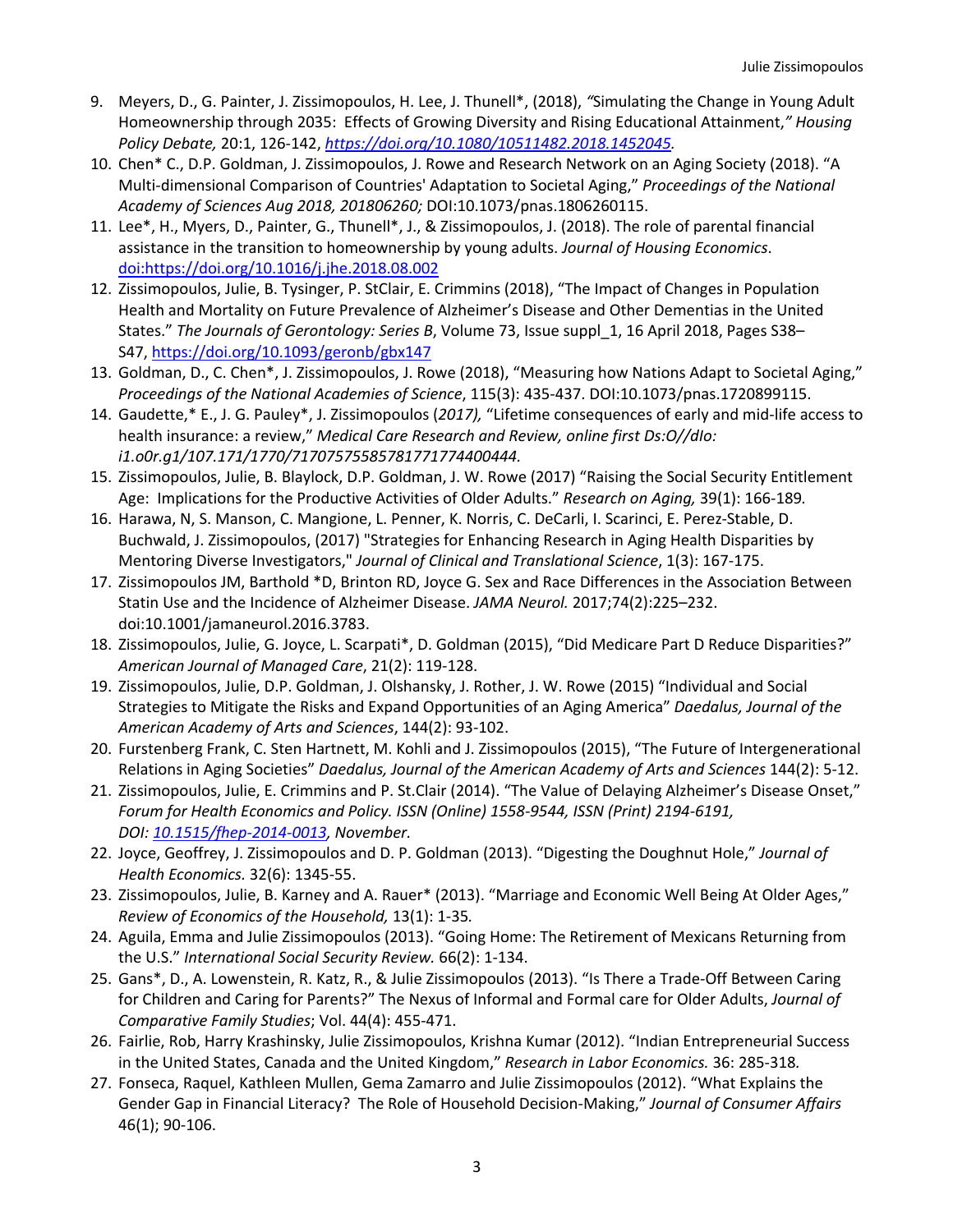- 28. Goldman, Dana, Julie Zissimopoulos and Yang Lu (2011). "Medical Expenditure Measures in the Health and Retirement Study," *Forum for Health Economics and Policy* 14(3) February*.*
- 29. Gu\*, Qian, Lynn Karoly and Julie Zissimopoulos (2010). "Small Business Assistance Programs in the United States: An Analysis of What They Are, How Well They Perform, and How We Can Learn More About Them," *International Review of Entrepreneurship 8(3): 1-32*.
- 30. Maestas, Nicole and Julie Zissimopoulos (2010). "How Longer Work Lives Ease the Crunch of Population Aging," *Journal of Economic Perspectives* 24(1): 139-60.
- 31. Zissimopoulos, Julie and Lynn Karoly (2010). "Employment and Self-employment in the Wake of Hurricane Katrina," *Demography* 47(2): 345-356*.*
- 32. Asch, Beth, Steven Haider and Julie Zissimopoulos (2009). "The Effects of Workforce Shaping Tools on Retirement: The Case of the Department of Defense Civil Service," *Journal of Public Health Management and Practice* 15(6): S64-S72.
- 33. Loughran, David and Julie Zissimopoulos (2009). "Why Wait? The Effect of Marriage and Childbearing on the Wages of Men and Women," *Journal of Human Resources* 44(2): 326-349*.*
- 34. Zissimopoulos, Julie and Lynn Karoly (2008). "Labor Force Dynamics at Older Ages: Movements in Selfemployment for Workers and Nonworkers" in *Research on Aging* 31(1): 89-111.
- 35. Zissimopoulos, Julie and Lynn Karoly (2007). "Transitions to Self-Employment at Older Ages: The Role of Wealth, Health, Health Insurance and Other Factors" *Labour Economics:* 14: 269-295.
- 36. Asch, Elizabeth, Steven Haider, and Julie Zissimopoulos (2005). "Financial Incentives and Retirement: Evidence from Federal Civil Service Workers" *Journal of Public Economics:* 89(3): 427-440*.*
- 37. Karoly, Lynn and Julie Zissimopoulos (2004). "Self-Employment Trends and Patterns Among Older U.S. Workers," *Monthly Labor Review* 27(7): 24-46.
- 38. Hurd, Michael, James P. Smith and Julie Zissimopoulos (2003). "The Effects of Subjective Survival on Retirement and Social Security Claiming." *Journal of Applied Econometrics*: 18(0): 761-775.
- 39. Goldman, Dana and J. Zissimopoulos (2003). "Out-of-Pocket Medical Expenditures of Medicare Beneficiaries" *Health Affairs* 22(3): 194-202.

### **Peer-reviewed Articles in Books**

- 40. Antonucci, Toni, Lisa Berkman, Axel Börsch-Supan, Laura L. Carstensen, Linda P. Fried, Frank F. Furstenberg, Dana Goldman, James S. Jackson, Martin Kohli, S. Jay Olshansky, John Rother, John W. Rowe, & Julie Zissimopoulos (2015), "Society and the individual at the dawn of the 21<sup>st</sup> Century," in Handbook of the Psychology of Aging, Eighth Ed., Elsevier Inc.; pp. 41-62.
- 41. Zissimopoulos, Julie (2013), "Gain and Loss: Marriage and Wealth Changes at Older Ages," Editors, Mary Daly, Kenneth Couch, Julie Zissimopoulos in Unexpected Lifecycle Events and Economic Security: The Roles of Job Loss, Disability and Changing Family Structure. Stanford University Press.
- *42.* Fonseca, Raquel, Jinkook Lee, Gema Zamarro and Julie Zissimopoulos (2011), '' Poverty of the Aging Population: a Cross-country Analysis" Editors Fréchet, Guy, Danielle Gauvreau et Jean Poirier in Social Statistics, Poverty and Social Exclusion: Perspectives from Quebec, Canada and Abroad*.* Presses de l'Université de Montréal*.*
- 43. Zissimopoulos, Julie and James P. Smith (2011), "Unequal Giving: Monetary Gifts to Children Across Countries and Over Time" in Persistence, Privilege, and Parenting: The Comparative Study of Intergenerational Mobility*,* Russell Sage Foundation; pp. 289-328.
- 44. Fairlie, Robert, Julie Zissimopoulos and Harry Krashinsky (2010). "The International Asian Business Success Story: A Comparison of Chinese, Indian and Other Asian Businesses in the United States, Canada and United Kingdom," in International Differences in Entrepreneurship, eds. Josh Lerner and Antoinette Shoar, Cambridge: National Bureau of Economic Research Press.
- 45. Hurd, Michael, James P. Smith, Constantijn Panis and Julie Zissimopoulos (2004). "Pension Annuitization and Social Security Claiming," in Developing an Annuity Market in Europe. Edward Elgar Publishing, April.

#### **ARTICLES UNDER REVIEW**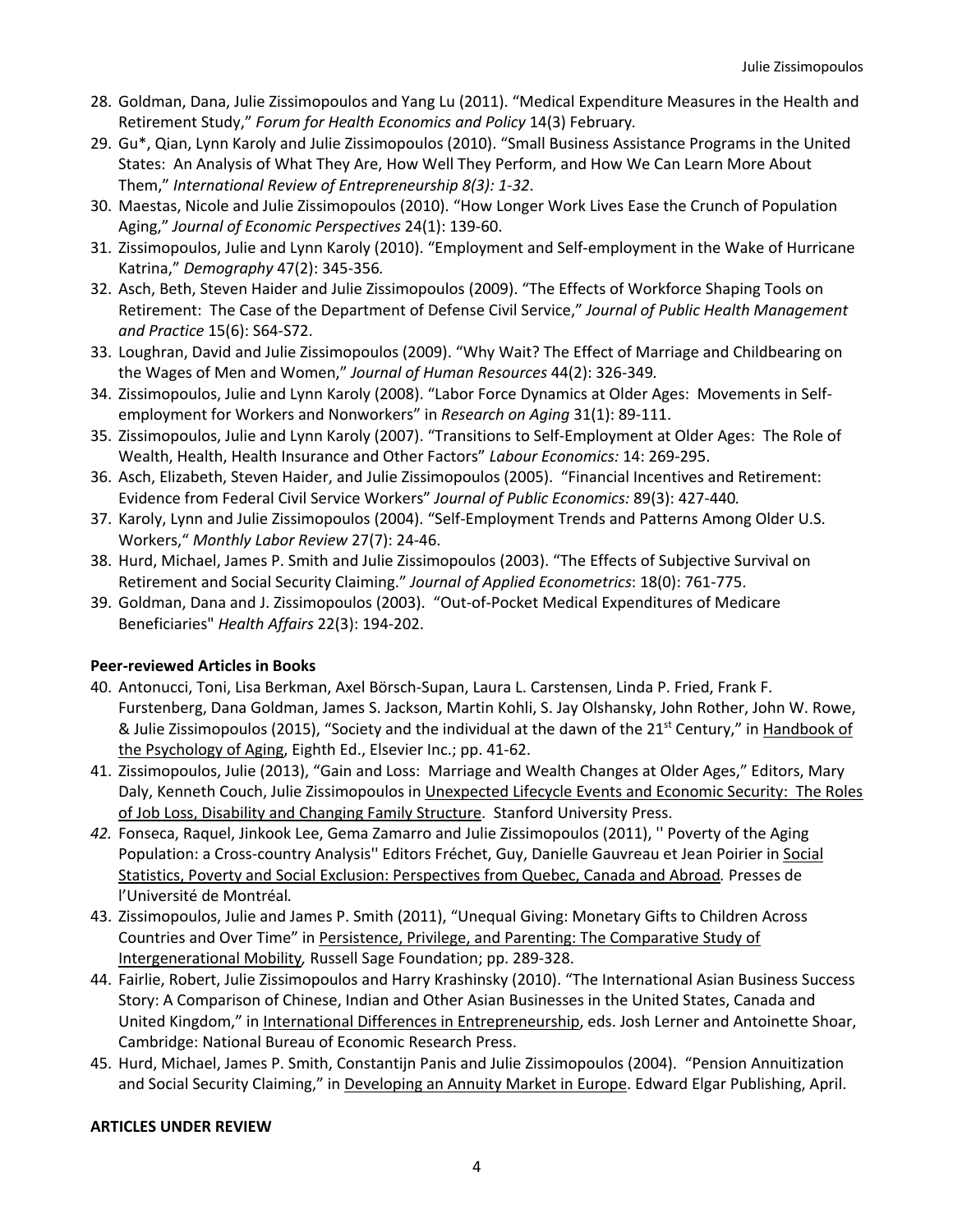- 1. "A Comparison of Sex, Race and Age Differences in Prevalence of Alzheimer's Disease and Related Dementias in Medicare Claims and Survey Data," (with Y. Zhu, Yi Chen). 2019. *Revision, Journal of Gerontology, Social Sciences.*
- 2. "Changes in Health of Black, Hispanic, and White Caregivers and Non-Caregivers Associated with Onset of Spousal Dementia," (with C. Chen, J. Thunell) 2018.
- 3. "Long Term Impact of Childhood Health Insurance," (with G. Pauley and E. Gaudette), 2018. *Revision, Journal of Policy Analysis and Management*.
- 4. "Did Medicare Part D Reduce Use of Medical Services" (with G.Joyce, J. Barofsky, Y.Zheng, P. St. Clair, D. Goldman), 2016. *Revision, Health Affairs.*

### **CURRENT WORKING PAPERS**

- 1. "Lifecycle Health Implications of Educational Interventions," (with M. Prados), 2016.
- 2. "Effects of Retirement Incentives on Retirement Behavior: Evidence from U.S. and Europe" (with L. Karoly), 2015.

# **REPORTS AND OTHER PUBLICATIONS**

- 1. "Repositioning Drugs to Reduce the Disparate Burden of Alzheimer's Disease," (with Doug Barthold), *Harvard Health Policy Review,"* 2017.
- 2. "The Role of Parental Financial Assistance in the Transition to Homeownership by Young Adults," (with Dowell Meyers and Gary Painter), Fannie Mae, Economic and Strategic Research, 2016.
- 3. "Education and the Intergenerational Transmission of Homeownership," (with Dowell Meyers and Gary Painter), Fannie Mae, Economic and Strategic Research, 2016.
- 4. "The Shifting Determinants of Young-Adult Homeownership Before and After the Great Recession," (with Dowell Meyers and Gary Painter), Fannie Mae, Economic and Strategic Research, 2016.
- 5. "Simulation of Young Adult Homeownership through 2035," (with Dowell Meyers and Gary Painter), Fannie Mae, Economic and Strategic Research, 2016.
- 6. "Liquidity Constraints, Household Wealth and Self-employment: The Case of Older Workers," (with Lynn Karoly and Qian Gu)*,* RAND WR725, 2010.
- 7. "Marital Status and History: Implications for Health in Older Adults," (with Amy Rauer and Benjamin Karney), RAND Report, 2008.
- 8. "Using Stated Preferences Data to Analyze Preferences for Full and Partial Retirement" (with Arthur vanSoest and Arie Kapteyn). IZA Paper No. 2785, 2007.
- 9. "Inter-vivos Giving Over the Lifecycle," (with Michael Hurd and James Smith). RAND WR 524, 2007.
- 10. Zissimopoulos, Julie and Lynn Karoly, "Work and Well-Being Among the Self-Employed at Older Ages," Washington, D.C.: AARP Public Policy Institute, 2007.
- 11. Dixon, Lloyd, James Macdonald and Julie Zissimopoulos, "Commercial Wind Insurance in the Gulf States: Developments Since Hurricane Katrina and Challenges Moving Forward," RAND OP-190-ICJ, 2007.
- 12. "Retirement Transitions of the Self-employed in the United States and England" (with Lynn Karoly and Nicole Maestas). *MRRC WP2007-155, RAND WR 528*, 2006.
- 13. Karoly, Lynn and Julie Zissimopoulos, "Self-Employment and the 50+ Population," Washington, D.C.: AARP Public Policy Institute, 2004.
- 14. Hurd, Michael, Constantijn Panis and Julie Zissimopoulos "Workers Who Take Early Social Security Retirement Benefits," RAND PM-1281-SSA, January 2002.
- 15. Hurd, Michael and Julie Zissimopoulos, "Inadequate Retirement Savings: An Experimental Approach to Understanding Savings Behavior," AARP Andrus Foundation Report, October 2001.

### **GRANTS CURRENT**

1. National Institutes on Aging P30AG043073, "Resource Center for Minority Aging Research," 2018-2022. \$2,499,989 (**Role: Principal Investigator**).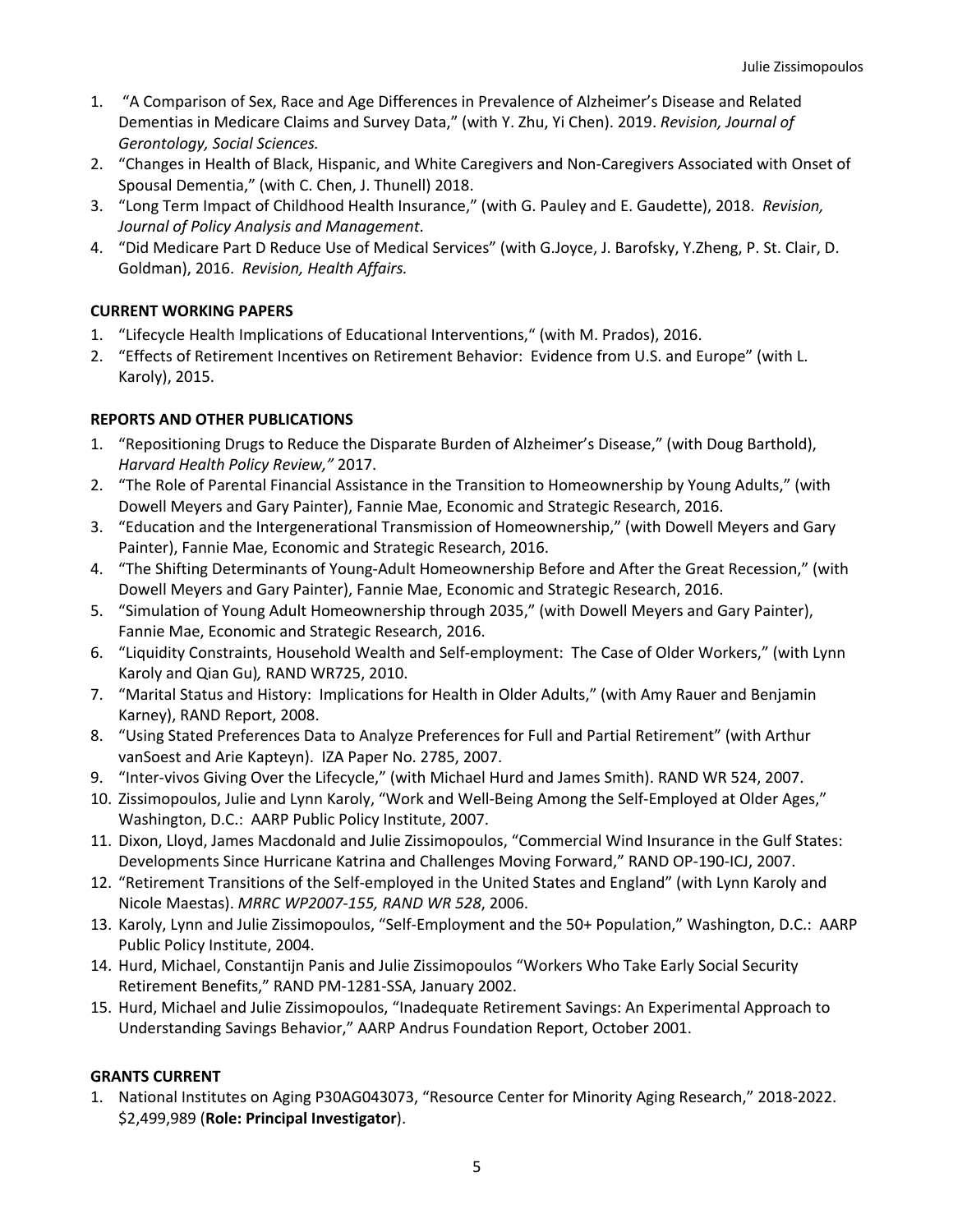- 2. National Institute on Aging, 1R01AG055401, "Effectiveness of therapeutics and health care services in reduction of health disparities in Alzheimer's disease." 2017-2020. \$832,646 (**Role: Principal Investigator**)
- 3. National Institute on Aging, 1R01AG055401, "Establishing the foundation for a national AD/ADRD registry," 2018-2019. \$288,750 (**Role: Principal Investigator).**
- 4. National Institute on Aging, 1R01AG055401, "Reducing Racial and Ethnic Disparities in Alzheimer's Disease: Role of ACOs,"2018-2019. \$161,651 (**Role: Principal Investigator).**
- 5. National Institute on Aging, R01AG062277, "Ensuring Access to Novel Alzheimer's and Dementia Treatments: Evaluating Innovative Payment Approaches," 2018-2022. \$\$626,769 (Role: Co-Investigator).
- 6. National Institutes on Aging 5P30AG024968 "Roybal Center for Health Policy Simulation", 2014-2019. \$1,961,856 (Role: Co-Investigator, PI Dana Goldman).

# **GRANTS COMPLETED (ROLE: PRINCIPAL INVESTIGATOR)**

- 1. National Institutes on Aging 5P30AG024968 "Analyses of case definitions of Alzheimer's disease and related dementia from self-reports, cognitive assessment, and diagnosis from medical claims and expert panel for improving dementia research", 2017-2018. \$165,000 (**Role: Principal Investigator**).
- 2. National Institute on Aging P30AG043073 "Racial and Ethnic Disparities in Health Care Services and Quality of Care for Alzheimer's Disease." 2017-2018. \$164,993 (**Role: Principal Investigator)**
- 3. National Institute on Aging 1R03AG054120 01 "Racial Disparities in the Health of Caregivers for Persons with Alzheimer's Disease." 2016-2018. \$165,000 (**Role: Principal Investigator**)
- 4. Social Security Administration "Projections of Lifetime Consequences of Early and Mid-Life Access to Health Insurance," 2016-2017. \$64,158 (**Role: Principal Investigator**).
- 5. James H. Zumberge Research and Innovation Fund, CURx-AD Translational Center for Alzheimer's Therapeutic Development, "Effects of Statins and Other Drug Use on Risk of AD," 2016 – 2017. Pilot \$20,000 (**Role: Pilot Grant Principal Investigator;** Principal Investigator, Roberta Brinton).
- 6. Value of Life Sciences Innovation Grant "Value of Innovation in Alzheimer's Disease Treatment,"2016. \$33,410. (**Role: Principal Investigator**).
- 7. National Pharmaceutical Council Fellowship Award. "Schaeffer-NPC Postdoctoral Scholars Program," 2016- 2018. \$44,304. (**Role: Principal Investigator**).
- 8. National Institutes on Aging P30AG043073-01 "Resource Center for Minority Aging Research," 2012-2017. \$2,650,102 (Role: Co-Principal Investigator, PI Dana Goldman).
- 9. Social Security Administration, Michigan Retirement Research Consortium "Lifetime Consequences of Early and Mid-Life Access to Health Insurance,"2015-2016. Role: PI.
- 10. James H. Zumberge Research and Innovation Fund, CURx-AD Translational Center for Alzheimer's Therapeutic Development, "Using Medicare Claims Data to Analyze the Relationship between Statin Use and AD onset," 2015 – 2016. Pilot \$21,695 (Role: Pilot Grant PI; PI, Roberta Brinton).
- 11. Southern California Clinical and Translational Science Institute "The Future Los Angeles Model: A Simulation Tool to Project the Impact of Public Policies and Interventions," 2014-2015. \$30,000 (Role: PI).
- 12. MacArthur Foundation "Measuring the Costs and Benefits of an Aging Society," 2011 2015. \$932,309 (Role: Co-Principal Investigator; PI Dana Goldman).
- 13. National Institutes on Aging 1RC4AG039036-01 "The Science of Medicare Reform," 2010-2015. \$5,473,397 (Role: Co-Investigator, PI Dana Goldman).
- 14. National Institute on Aging T32 AG000244-16 "Postdoctoral Training, Study of Aging," Role: PI, 2010-2015.
- 15. Social Security Administration, Michigan Retirement Research Center "Marriage and Savings Over the Lifecycle," Role: PI, 2008-2009.
- 16. Social Security Administration, Michigan Retirement Research Center, "Labor Market and Immigration Behavior of Middle Age and Elderly Mexicans." Role: PI, 2007-2008.
- 17. Social Security Administration, Michigan Retirement Research Center "Marital Histories and Economic Well-Being." Role: PI, 2007-2008.
- 18. National Institute on Aging, RAND Center for the Study of Aging Pilot Grant **"**Implication of Marital Status and Marital Quality for Health Among Older Adults in The HRS and AHEAD." Role: PI, 2006-2007.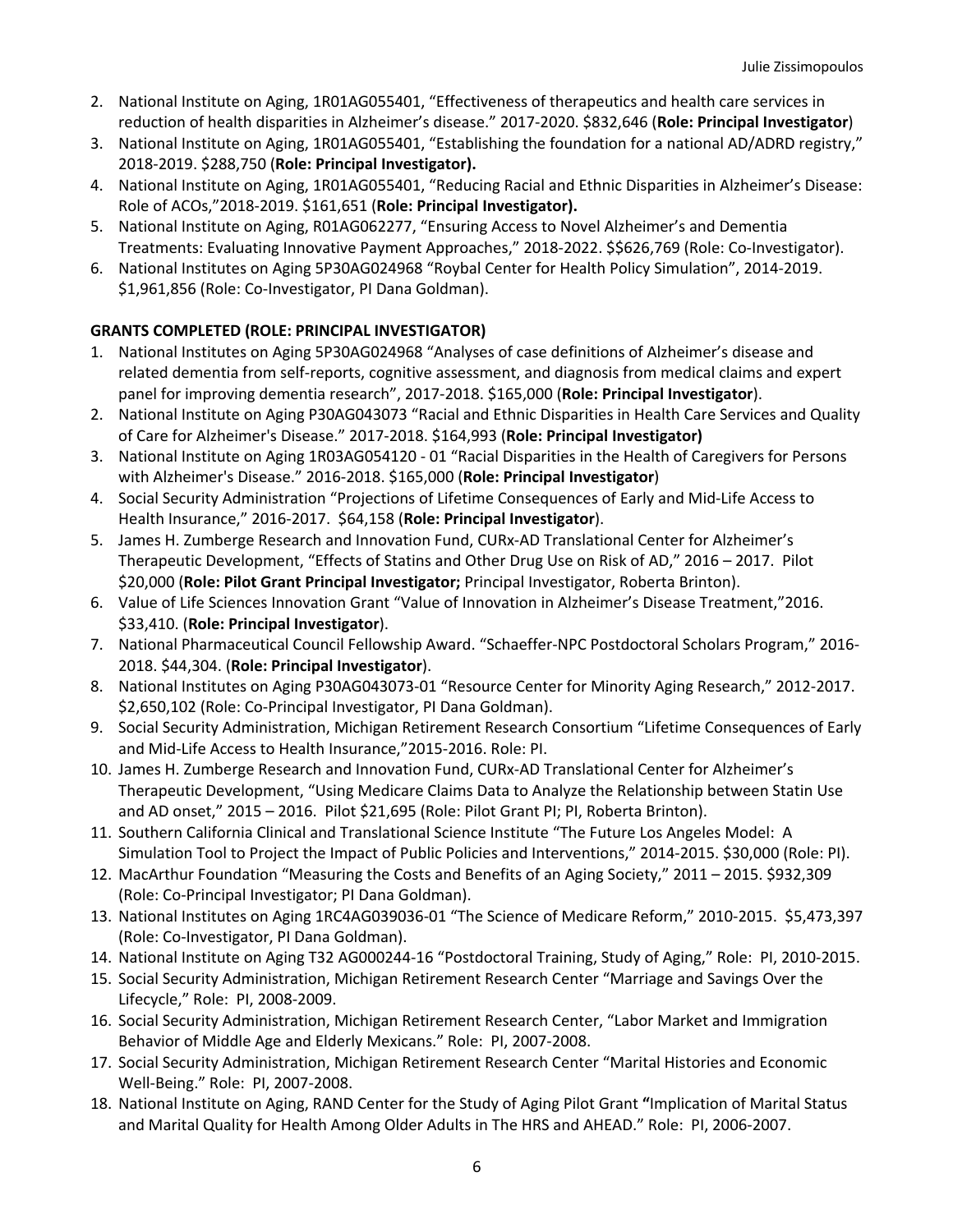- 19. RAND Institute for Civil Justice **"**Self-Employment Assistance Programs." Role: PI, 2006-2007.
- 20. Social Security Administration, Michigan Retirement Research Center "A Cross-national Comparison of Self-employment Dynamics at Older Ages." Role: PI, 2006-2007.
- 21. RAND "Employment and Self-employment in the Wake of Hurricane Katrina." Role: PI, 2006-2007.
- 22. National Institute on Aging, RAND Center for the Study of Aging Pilot Grant "A Cross-national Comparison of Self-employment at Older Ages." Role: PI, 2005-2006.
- 23. AARP "Self-Employed Older Workers." Role: PI, 2005-2006.
- 24. National Institute on Aging, RAND Center for the Study of Aging Pilot Grant "Changes in Care to Elderly Parents: The Role of Shocks." Role: PI, 2003.
- 25. AARP "Self-Employment and the 50+ Population." Role: PI, 2003.
- 26. National Institute on Aging, RAND Center for the Study of Aging Pilot Grant "Co-residency of Adult Children and Parents in the HRS and AHEAD." Role: PI, 2003.
- 27. National Institute on Aging "Intergenerational Transfers." Role: PI, 2003
- 28. Social Security Administration, Michigan Retirement Research Center "Saving for Retirement: Wage Growth and Unexpected Events." Role: PI, 2002.
- 29. RAND Institute for Civil Justice "Labor Supply and the Family and Medical Leave Act." Role: PI, 2001.

### **GRANTS COMPLETED (ROLE: CO-PRINCIPAL INVESTIGATOR or CO-INVESTIGATOR)**

- 30. Hartford Foundation (Sub-award through Columbia University), "Metrics for An Aging Society," 2015-2016. \$49,500 (Role: Co-Investigator; PI Dana Goldman).
- 31. National Institute on Aging U01AG09740 "Development & Dissemination of Family HRS Data" Role: Co-PI, 2010-2012, PI Michael Hurd.
- 32. National Institute on Aging 2P30AG024962 "Financial Decision-Making and Specialization Within Marriage," Role: Pilot Grant PI, 2009-2011; PI Arie Kapteyn.
- 33. National Institute on Aging "Continued Development and Public Dissemination of RAND HRS" Role: Co-PI, 2010-2011, PI Michael Hurd.
- 34. National Institute on Aging R01 AG025552 "Self-Employment in Older Ages." Role: Co-PI, 2005-2011. PI Lynn Karoly.
- 35. National Institute on Aging R01 AG024047-05 "Intergenerational Financial Transfers." Role: Co-PI, 2003-11. PI Michael Hurd.
- 36. National Institute on Aging R24 AG037866-01 "Harmonization of Cross-National Studies of Aging to the HRS," Role: Co-Investigator, 2010-2015. PI Jinkook Lee.
- 37. National Institute on Aging P01 AG022481-06 "International Comparison of Well-Being Health and Retirement," Role: Co-Investigator, 2009. PI Arie Kapteyn.
- 38. National Institute of Child Health and Human Development "Delayed Childbearing and Childlessness: Choice or Chance." Role: Co-PI, 2004-2006, PI David Loughran.

### **TEACHING**

Multivariate Statistical Analysis, Methods in Equity Analysis, Seminar in Economics of Aging

### **OTHER ACADEMIC AND PROFESSIONAL ACTIVITIES**

### **Surveys**

- "Retirement: Stated Preferences and Perceived Flexibility," (with A. Kapteyn, A. van Soest)
- "Gender, Marriage and Financial Literacy," (with R. Fonseca, K. Mullen, G. Zamarro)
- "HRS 2010 Module on Altruism," (with D. Gans and M. Hurd)

### **Selected Lectures and Seminars**

- California Center for Population Research 20<sup>th</sup> Anniversary Celebration, UCLA 2018
- Alzheimer's Association International Conference: Advancing Health Disparities Research with the National Institute on Aging. London, 2017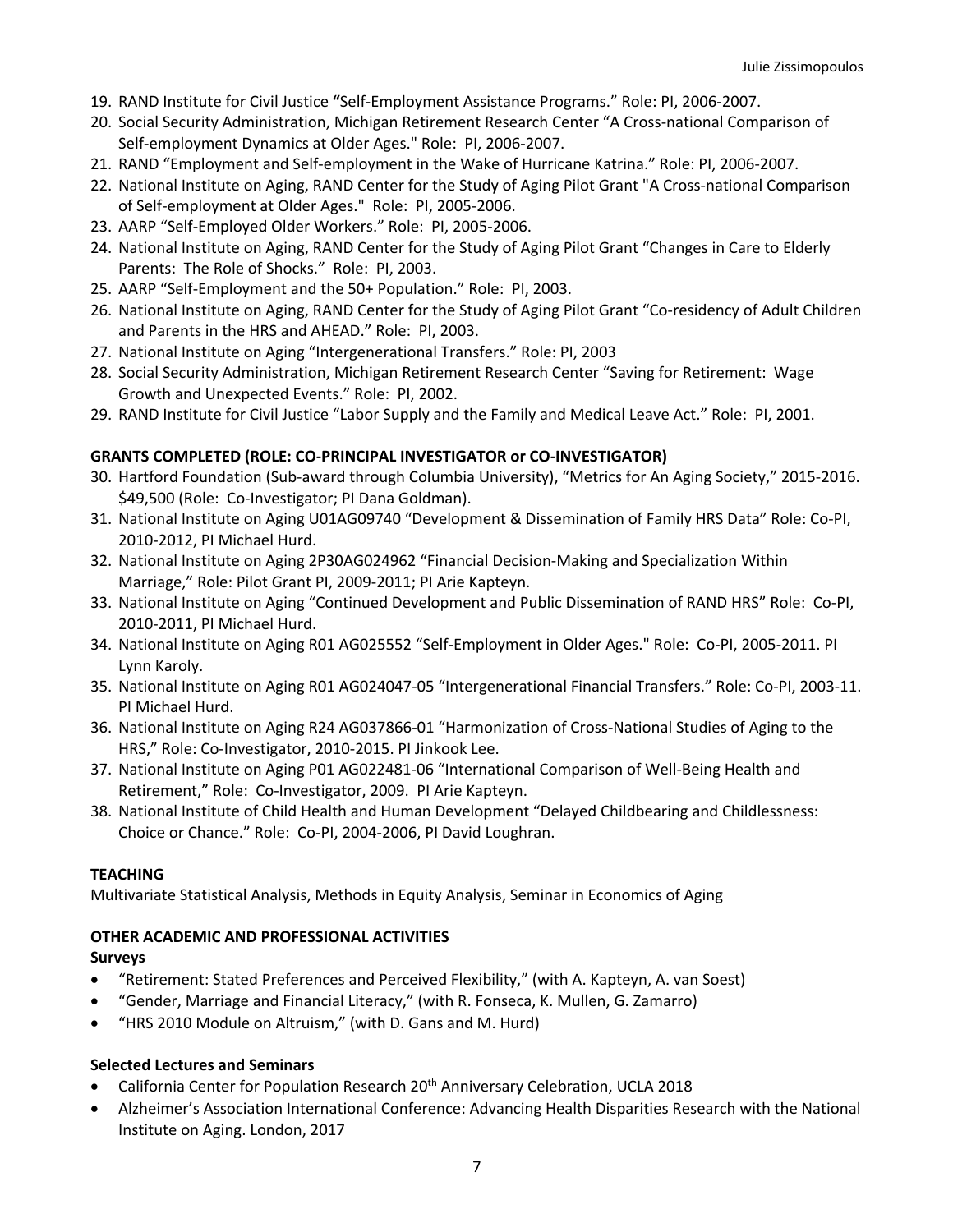- Alzheimer's Disease: Opportunities and Challenges in an Era of Incremental Innovation. New York, 2017
- Alzheimer's Disease Diversity and Disparities in Family Caregiving, UC Davis, 2017
- Evaluating Trends in Old-Age Disability, National Institute on Aging, Bethesda, 2017
- Society for Brain Mapping & Therapeutics, Los Angeles, 2017
- American Council on Education National Conference, Keynote Speaker 2016
- MacArthur Foundation Research Network on an Aging Society, 2015, 2014, 2013, 2012
- Gerontological Society of America, 2014
- American Society of Health Economists, 2014
- Population Association of America 2014, 2011, 2010, 2008, 2007, 2006, 2002, 2001, 2000, 1999
- Social Insurance and Lifecycle Events Among Older Americans, 2014
- Federal Reserve Board of Governors Forum on Financial Experiences of Older Adults, 2013
- Federal Reserve Board of Governors Policy Roundtable on Aging, 2013
- Davis School of Gerontology, USC, Los Angeles, 2012
- Alzheimer's Disease Research Center, USC, Los Angeles, 2012
- Mayo Clinic, Rochester, Minnesota, 2012
- USC and Harvard, The Science of Medicare Reform, USC, 2012
- NBER Cohort Conference, UCLA, 2011
- University of California, Riverside, 2011
- Federal Reserve Bank of San Francisco, Unexpected Lifecycle Events and Economic Security, 2011
- HRS and PSID Workshop on Spatial Distance Between Family Members, 2010
- Intergenerational Mobility Within and Across Nations, Madison, WI, 2009
- American Economic Association Annual Meeting, 2009, 2001
- Michigan Retirement Research Workshop, 2009
- Retirement Research Consortium Conference, 2002, 2007, 2008
- NBER International Differences in Entrepreneurship, 2008, 2007
- Ohio State, Columbus, Ohio, 2007, 2006
- RTN Conference, Venice, Italy, 2005
- St. Louis Federal Reserve Bank, 2005
- NBER Summer Institute, Session on Aging, 2002
- Claremont Institute for Economic Policy Studies, 2002.
- TMR Savings and Pensions Workshop, Evian, France, 2001
- International Atlantic Economic Conference, Athens, Greece, 2001

### **Reviewer**

*Journal of the American Medical Association, Neurology, Alzheimer's and Dementia, American Journal of Health Economics, BE Journal of Economic Analysis and Policy, Canadian Journal of Economics, Demography, Economic Inquiry, Economic Letters, Economica, Education Finance and Policy, Forum for Health Economics and Policy, Journal of Consumer Affairs, Journal of Economic Behavior, Journal of Gerontology, Journal of Health Economics, Journal of Human Resources, Journal of Policy Analysis and Management, Journal of Population Economics, Journal of Public Economics, Labour Economics, National Academy of Sciences, National Research Council, National Science Foundation, Oxford Economic Papers, Research on Aging, Review of Economics of the Household, Review of Income and Wealth, Royal Statistical Society, Social Science Research, Social Security Bulletin*

### **Committees**

| $2016$ – current | USC Graduate Deans Council; USC Price School: PhD, Teaching Excellence |
|------------------|------------------------------------------------------------------------|
| $2014 - 2015$    | USC Price School: Research, PhD; USC: Honorary Degree,                 |
| $2013 - 2014$    | USC Informatics Planning Committee                                     |